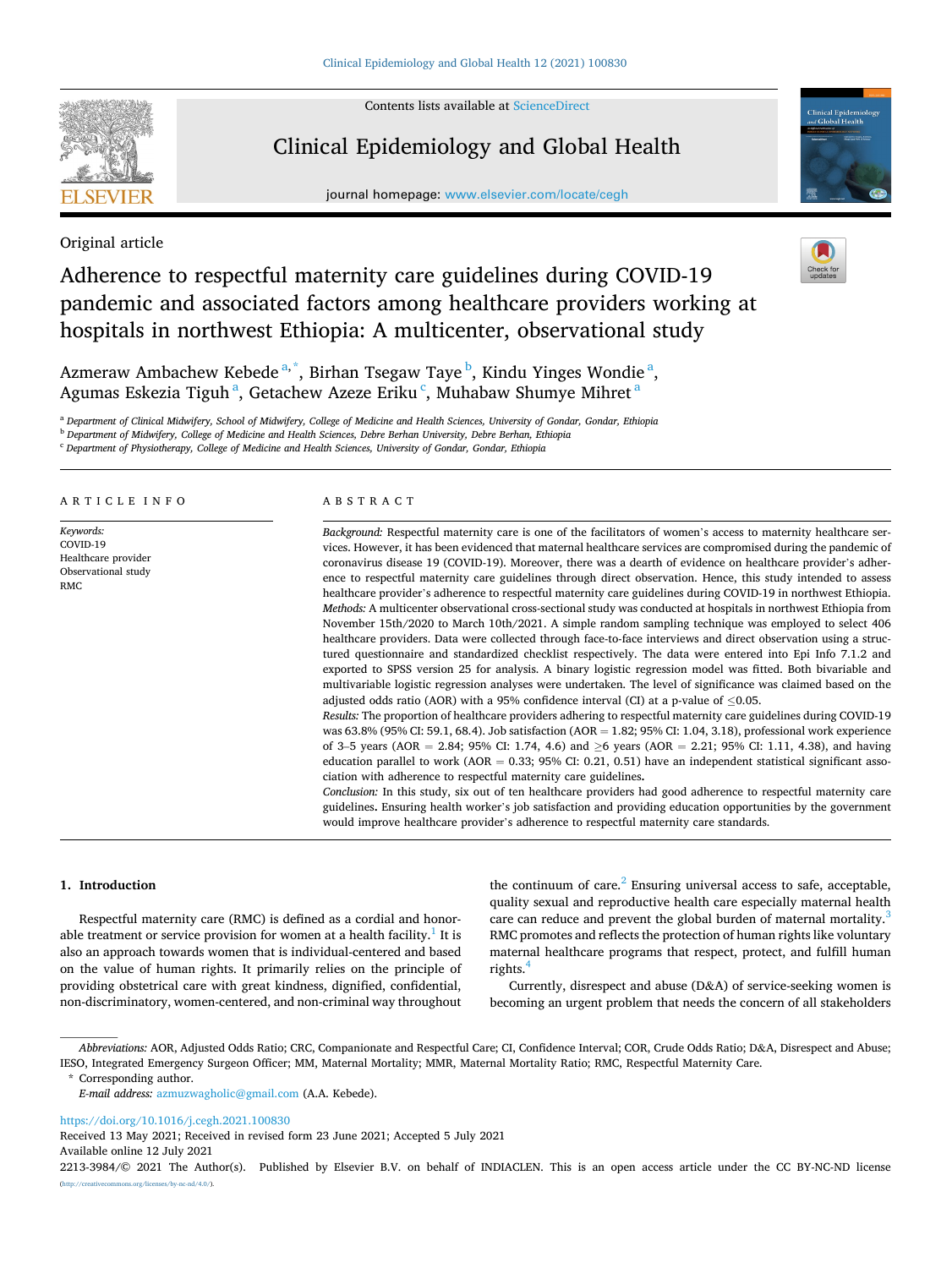including health care research, quality and education, human rights, and civil rights advocacy worldwide. $5$  In addition, coronavirus disease 19 (COVID-19) is sweeping the world, and the burden on healthcare facilities is growing. $6,7$  The negative impact of the pandemic led to fear, confusion, and frustration among health workers limiting their ability to provide RMC according to evidence-based guidelines. Unfortunately, exacerbation of abuse and mistreatment of women already widespread in the context of childbirth, including lack of information, denial or suspension of care, neglect, abandonment, and abuse around the world. $8,9$ 

Thus, overcoming preventable causes of maternal and neonatal mortality is one of the key indicators of sustainable development goals  $(SDG).<sup>10</sup>$  Despite remarkable efforts, maternal and neonatal mortalities remain unacceptably high globally. Existing evidence illustrates that about 810 women every day, and 295, 000 women every year die from pregnancy and childbirth-related complications.<sup>11</sup> Similarly, about 2.5 million neonates die from preventable causes, which accounts for 47% of the under-five mortality.<sup>12</sup> Of these, more than two-thirds of the maternal and neonatal mortalities are taken place in sub-Saharan Africa (SSA), including Ethiopia.<sup>12,13</sup> One of the globally endorsed strategies of combating these huge burdens is the provision of respectful maternity care (RMC). In connection to this, World Health Organization (WHO) prepared a document focusing on prevention and elimination of disrespect and abuse (D&A) during institution-based delivery in  $2014$ .<sup>14</sup> WHO further recommends that all healthcare providers should practice RMC on a sustainable basis for positive pregnancy outcomes.<sup>1</sup>

Every woman has the right to get health services equally, respectfully, and with full dignity. Besides, avoidance of ill-treatment and disrespectful care during childbirth is simple but determinant for better maternal health outcomes and the good adherence of women to maternal and neonatal health services given during the postnatal period.<sup>16</sup> However, a lot of women were treated disrespectfully at the time of childbirth and other obstetric care. $14$  One in three women is subjected to abuse and violence during labor and delivery.<sup>17</sup> A systematic review on D&A care during childbirth in Ethiopia revealed that one in two women experienced  $D&A$ <sup>5</sup> Thus, stakeholders are advised to apply further efforts on this concern so as to alleviate the problem permanently.[5 In the meantime, the problem gets worse during the](#page-5-0)  pandemic of coronavirus disease 19 (COVID-19).<sup>18</sup> While poor quality services and violations are expected during pandemics such as COVID-19, health professionals should provide maternal and neonatal health services with equality and dignity as it is a key pillar in reducing mortality and morbidity. $19$  According to a recent finding, the institutional delivery rate decreases by half during the pandemic of COVID-19.<sup>18</sup> One of the barriers to the non-utilization of maternal health services during the COVID-19 pandemic was the stigma they experienced from the healthcare providers.<sup>20</sup> Evidence indicated that increments have been also seen in the institutional stillbirth and neonatal mortality rate and decreased quality of care given after the emergence of COVID-19.<sup>[18,](#page-5-0)[21](#page-6-0)</sup>

Maternal care during childbirth helps to forge deep friendships and a positive view of other maternal and child health services. So far, the implementation of RMC is weak in developing countries, including Ethiopia. $^{22}$  However, it is implausible to improve the uptake of facility delivery as long as the existing discourteous and disgraceful maternity care service provision remains unresolved. $^{23}$  In 2019, 50% of Ethiopian women gave birth at home without getting a skilled birth attendant.<sup>24</sup> Evidence has shown that most women in developing countries prefer home delivery to health facility delivery. The reason behind not giving birth at a health facility was the perceived poor quality of services and history of undesirable care from healthcare providers. $25,26$  Provision of training for providers (both in-service and pre-service), making the environment conducive, and developing strong health policies are believed to promote RMC.<sup>[27](#page-6-0)</sup>

In Ethiopia, several studies have been conducted regarding D&A care during facility-based childbirth. These studies concluded that delivery at

private hospitals, having antenatal care (ANC), delivery by male healthcare providers,  $^{28}$  delivery attended by a midwife,  $^{29}$  and day-time delivery<sup>30</sup> were factors that increase the likelihood of RMC. But, most of the previous studies collected the data from the mothers. It should be noted, however, that both the service provider and the perpetrators are health professionals, so it would be better to gather the information directly from the health professionals. This could then help to find a better figure about the extent of the burden of the problem and obtain basic evidence for any intervention aimed at improving the provider's adherence to RMC guidelines. Furthermore, the shortage of evidence on respectful maternity care in the context of COVID-19 triggers numerous changes to the provision of maternity care. Therefore, this study aimed at assessing the healthcare provider's adherence to RMC guidelines during the pandemic of COVID-19 and associated factors in Northwest Ethiopia.

### **2. Methods and materials**

## *2.1. Study design, period, and settings*

A multicenter institution-based observational cross-sectional study was conducted from November 15th, 2020 to March 10th, 2021. It was conducted at hospitals of northwest Ethiopia, Amhara regional state. Specifically, the study was conducted in the Gondar province which comprises four zones namely South Gondar, Central Gondar, West Gondar, and North Gondar zone. In the province, there are a total of 22 hospitals which include 2 referral hospitals, 1 general hospital, and 19 primary hospitals. These hospitals are serving more than 10 million population in the zones of Gondar province and surrounding zones such as North Wollo and Waghimra zone.

## *2.2. Study population*

All healthcare providers working at the maternity wards in the selected hospitals were the study population. These include medical doctors, midwives, and integrated emergency surgeon officers (IESO). Healthcare providers who were available at the workplace during the data collection period were included. Non-permanent employees (i.e., health care providers who have a professional experience of fewer than six months were excluded).

## *2.3. Sample size determination and sampling procedure*

A single population proportion formula was utilized to calculate the sample size (N) by taking the following assumptions into consideration: proportion of provider's adherence to RMC guidelines - 50% ( $p = 0.5$ ), level of significance - 5% (α = 0.05), Z α/2-1.96, margin of error - 5% (d  $= 0.05$ ); and non - response rate −10%. Accordingly, N  $= \frac{(Z\alpha/2)^2 * p(1-p)}{d^2}$ N =  $\frac{(1.96)^{2*}0.5(1-0.5)}{(0.05)2}$  = 384. After adding a 10% for non-response rate, we obtained a total sample size of 422. Data were collected from 15 hospitals (i.e., 2 tertiary hospitals, 1 general hospital, and 12 primary hospitals). During the study period, 544 healthcare providers were present in the selected hospitals. The selected hospitals were the University of Gondar comprehensive specialized hospital ( $n = 93$ ), Debre Tabor specialized hospital ( $n = 70$ ), Debark General hospital ( $n = 33$ ), Ambagiorgis primary hospital ( $n = 16$ ), Dembia primary hospital ( $n =$ 20), Metema primary hospital ( $n = 30$ ), Tach Giant primary hospital (n  $= 24$ ), Nefas Mewucha primary hospital (n  $= 20$ ), Gohala primary hospital) ( $n = 16$ ), Ebinat primary hospital ( $n = 10$ ), Andabet primary hospital (n = 14), Delgi primary hospital (n = 10), Ayikel primary hospital ( $n = 16$ ), Mekaneyesus primary hospital ( $n = 17$ ), and Addis Zemen primary hospital ( $n = 17$ ). The seven primary hospitals were excluded due to their very low delivery size. The lists of healthcare providers were obtained from each hospital and the sampling frame was designed by numbering the list of healthcare providers. Then, the total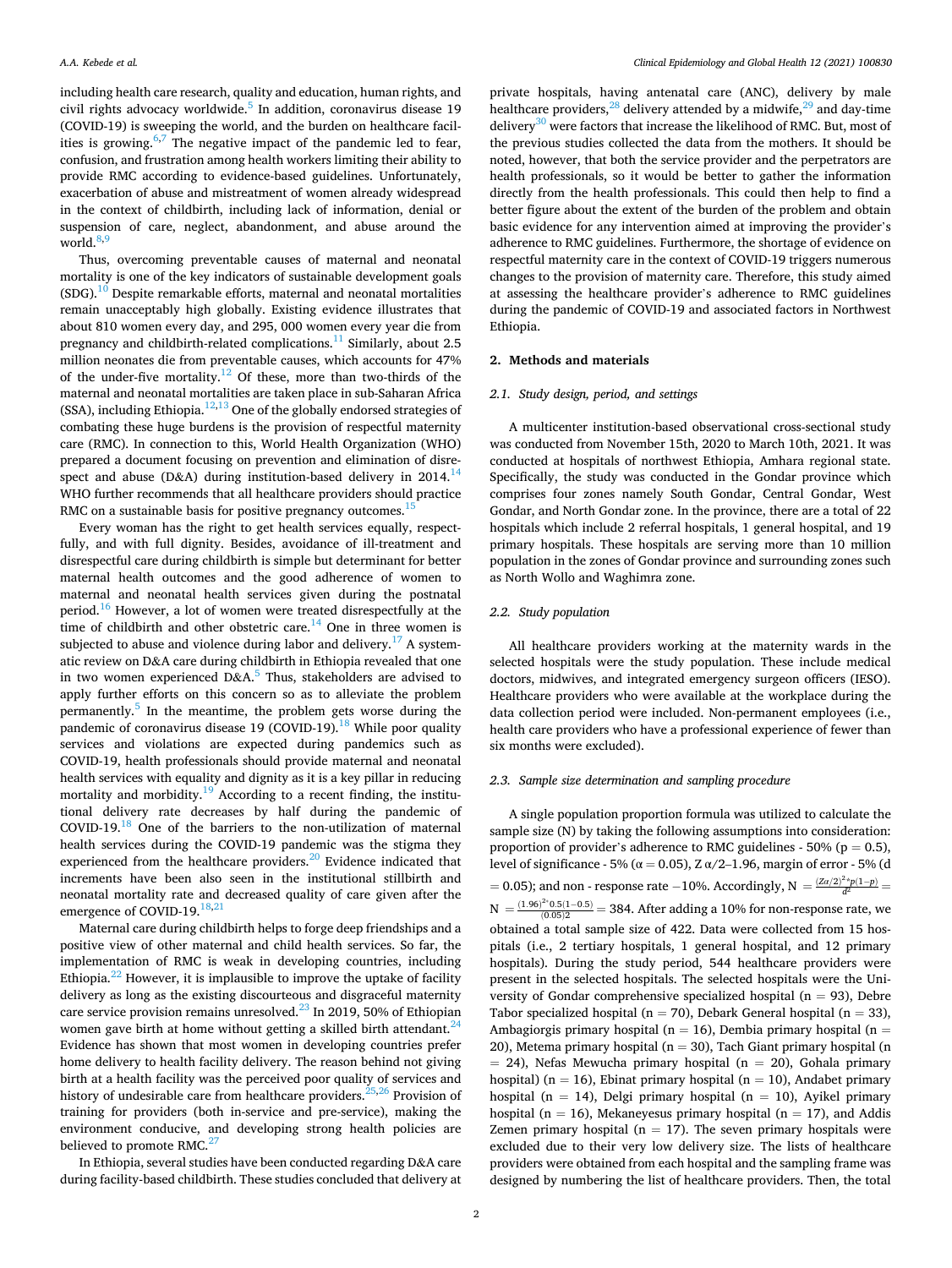sample size was distributed to each selected hospital proportionally. Finally, the participants were selected randomly.

## *2.4. Variables of the study*

The outcome variable for this study was the healthcare provider's adherence to RMC guidelines. Whereas, the explanatory variables are socio-demographic factors such as age, sex, educational level, marital status, having smartphones and/or computer and exposure to media, and workplace and professional-related variables including the year of experience, professional category, relation to the nearby boss, intention to stay in the profession, job satisfaction, facility type, working time, training on basic emergency obstetric and newborn care (BEmONC), presence of regular follow-up by the manager, workload in the delivery room, presence of birth assistant, working part-time in private institutions, education while working, training on compassionate respectful care (CRC), and location of the health facility.

## *2.5. Measurements and operational definitions*

**Respectful maternity care**: A total of 30 items were prepared to assess RMC which are classified into seven categories including physical abuse, non-consented care, non-confidential care, non-dignity care, discriminatory care, neglected care, and detention in health facilities. Each item has a "Yes "or "No" response giving a score of 0–30 (i.e., a score of 1 was given for "No" and 0 for "Yes" response). Similarly, healthcare provider's adherence to RMC standards was dichotomized as good adherence (which was coded as "1") and poor adherence (which was coded as "0"). Accordingly, a score of above the mean was considered as good adherence to RMC guidelines based on the summative score designed to assess healthcare provider's adherence to RMC guidelines.<sup>2</sup>

**Job satisfaction:** A total of 9 questions were prepared to assess the satisfaction level of healthcare providers. Thus, healthcare providers who were able to answer above the mean score were considered as satisfied whereas healthcare providers who scored below the mean were considered as not satisfied.<sup>3</sup>

## *2.6. Data collection tools, methods, and procedures*

The data collection tool was developed by reviewing the literature.<sup>30,32,33</sup> The data were collected through face-to-face interviews and direct observation using a structured questionnaire and checklists respectively. The questionnaire was assessed by a group of researchers to evaluate and enhance the items in the question. The questionnaire contains socio-demographic characteristics, professional and work-related factors, and questions assessing the healthcare provider's adherence to RMC standards. To decrease the Hawthorne effect, the data was collected over four months to allow health workers to settle to the normal work pattern. In addition, the healthcare providers were observed initially using the checklist and interviewed later on using the standardized questionnaire. Fifteen diploma and 5 BSc midwives were selected for data collection and supervision respectively.

# *2.7. Data quality control*

Before the actual data collection, a pretest was done on 20 healthcare providers outside of the study area. The data collectors and supervisors were trained about the interview technique and overall data collection process for 3 days. During data collection, the questionnaire was checked for completeness by the supervisors.

## *2.8. Data processing and analysis*

Data were checked, coded, and entered into EPI INFO version 7.1.2, and analyzed using SPSS version 25. Descriptive statistics were used to present participants' characteristics, workplace and profession-related characteristics, and healthcare provider's compliance with RMC guidelines. The binary logistic regression model was fitted. Both bivariable and multivariable logistic regression analyses were carried out. Variables having a p-value of less than 0.2 at the bivariable logistic regression analysis were entered into the multivariable logistic regression analysis for controlling confounders. In the final model, the level of significance was declared based on AOR with its 95% CI at a p-value of  $< 0.05.$ 

## **3. Results**

## *3.1. Socio-demographic characteristics*

A total of 406 healthcare providers were observed in this study. Sixteen healthcare providers were excluded from the final analysis due to their incomplete data making a response rate of 96.2%. The mean age of the study participants was 28.4 years (SD  $\pm$  4.7) and slightly more than two-thirds of the study participants were male. Of these, 59.8% of the healthcare providers were degree in midwifery holders and 51.7% of the participants had a professional work experience of 3–5 years (Table 1).

## *3.2. Workplace and profession-related characteristics*

Of the total healthcare providers, 52.7% were from primary hospitals and more than three-fourths of them had a good relationship with their nearby manager. About 29.3% and 31% of the participants have received training on CRC and BEmONC respectively. One hundred fiftyone (37.2%) of the study participants were learning education while they are working their job **[\(Table 2](#page-3-0)).** 

#### *3.3. Healthcare provider's adherence to RMC standards*

The overall proportion of healthcare providers adhering to RMC standards during childbirth was 63.8% (95% CI: 59.1, 68.4). From the category of RMC standards, 88.7% of providers have not committed discrimination based on women's specific status. On the other hand, 269 (66.3%) and 262 (64.5%) of healthcare providers did not tell the women what is going to be done and did not obtain consent for any procedure during labor and delivery respectively **[\(Table 3](#page-3-0)).** 

## **Table 1**

Socio-demographic characteristics of study participants in hospitals of northwest Ethiopia,  $2020/2021$  (n = 406).

| Characteristics        | Category           | Frequency | Percentage<br>$(\%)$ |
|------------------------|--------------------|-----------|----------------------|
| Age (in year)          | $<$ 25             | 85        | 20.9                 |
|                        | $26 - 30$          | 247       | 60.8                 |
|                        | >31                | 74        | 18.2                 |
| Sex                    | Male               | 272       | 67                   |
|                        | Female             | 134       | 33                   |
| Current marital status | Single             | 164       | 40.4                 |
|                        | Married            | 242       | 59.6                 |
| Work experience        | $\leq$             | 140       | 34.5                 |
|                        | $3 - 5$            | 210       | 51.7                 |
|                        | >6                 | 56        | 13.8                 |
| Media exposure         | Yes                | 207       | 51                   |
|                        | No                 | 199       | 49                   |
| Educational level      | Midwifery diploma  | 119       | 29.3                 |
|                        | Midwifery degree   | 243       | 59.8                 |
|                        | Midwifery master's | 25        | 6.2                  |
|                        | degree             |           |                      |
|                        | Others*            | 19        | 4.7                  |
| Average monthly        | $<$ 5000 $E$ TB    | 140       | 34.4                 |
| income                 | 5001-10000 ETB     | 239       | 58.9                 |
|                        | $>10001$ ETB       | 27        | 6.7                  |

Note: \*General practitioners, Residents, and IESO.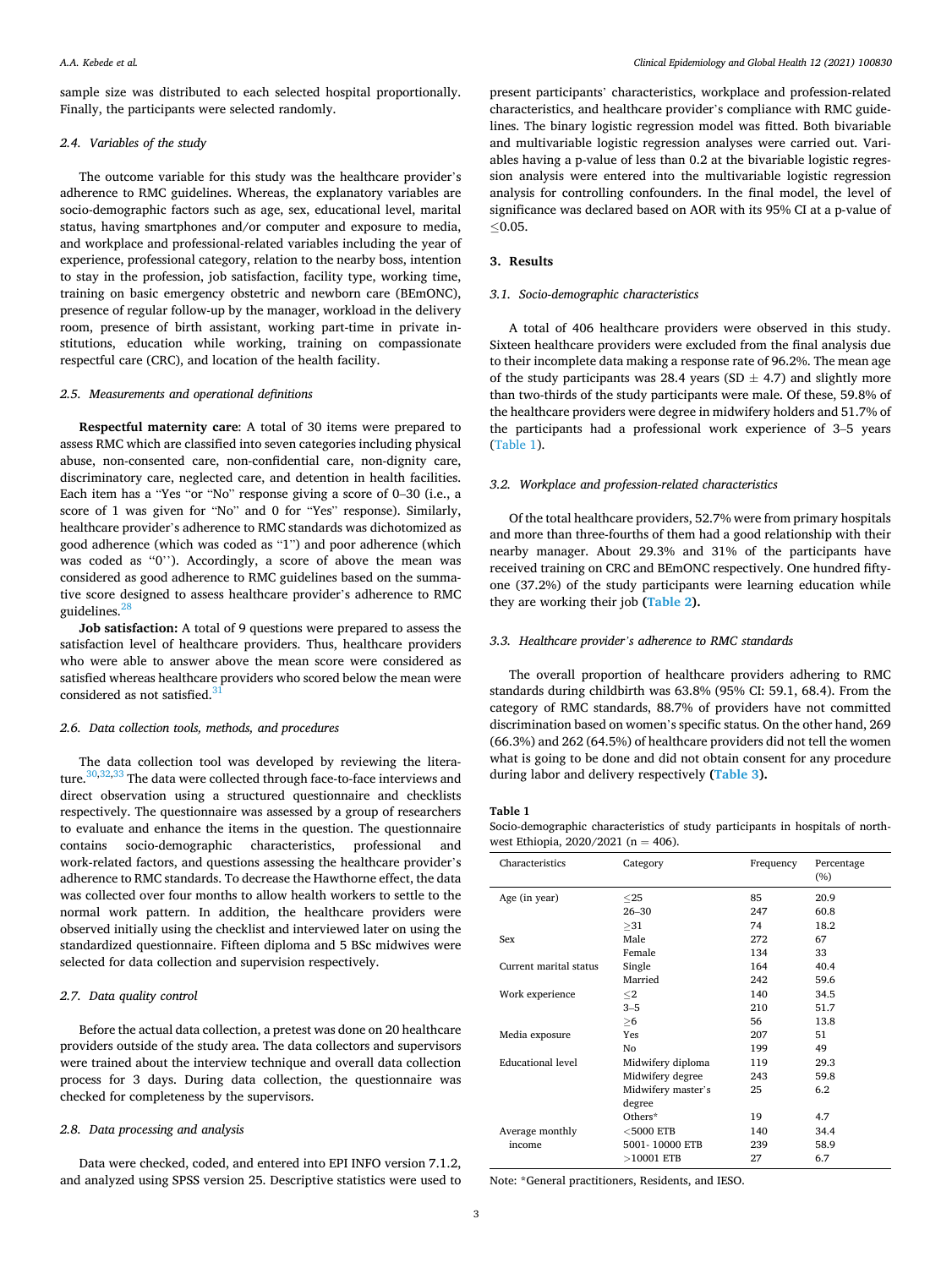#### <span id="page-3-0"></span>**Table 2**

Workplace and profession related characteristics of study participants in hospitals of northwest Ethiopia,  $2020/2021$  (n = 406).

| Characteristics                     | Category       | Frequency | Percentage<br>(%) |
|-------------------------------------|----------------|-----------|-------------------|
| Facility type                       | Primary        | 214       | 52.7              |
|                                     | hospital       |           |                   |
|                                     | General        | 32        | 7.9               |
|                                     | hospital       |           |                   |
|                                     | Tertiary       | 160       | 39.4              |
|                                     | hospital       |           |                   |
| <b>Facility location</b>            | Urban          | 223       | 54.9              |
|                                     | Semi-urban     | 183       | 45.1              |
| Relation with the nearby manager    | Good           | 314       | 77.3              |
|                                     | Poor           | 92        | 22.7              |
| Job satisfaction                    | Satisfied      | 324       | 79.8              |
|                                     | Dissatisfied   | 82        | 20.2              |
| Received CRC training               | Yes            | 119       | 29.3              |
|                                     | Nο             | 287       | 70.7              |
| When did you take the CRC           | Within 2 year  | 71        | 59.6              |
| training $(n = 119)$                | Before 2 years | 48        | 40.4              |
| Working time                        | Day            | 295       | 72.7              |
|                                     | Night          | 111       | 27.3              |
| Birth assistant present             | Yes            | 318       | 78.3              |
|                                     | Nο             | 88        | 21.7              |
| Received BEmONC training            | Yes            | 126       | 31                |
|                                     | Nο             | 280       | 69                |
| Intention to stay in the profession | Yes            | 290       | 71.4              |
|                                     | Nο             | 116       | 28.6              |
| Interest to work in the delivery    | Yes            | 340       | 83.7              |
| room                                | No             | 66        | 16.3              |
| Workload in the ward                | Yes            | 179       | 44.1              |
|                                     | Nο             | 227       | 55.9              |
| Working part-time at private        | Yes            | 51        | 12.6              |
| health facility                     | Nο             | 355       | 87.4              |
| Education while working             | Yes            | 151       | 37.2              |
|                                     | Nο             | 255       | 62.8              |

# *3.4. Factors associated with healthcare provider's adherence to RMC guidelines*

Both bivariable and multivariable logistic regression analyses have been undergone. According to the result of multivariable logistic regression analysis, job satisfaction ( $AOR = 1.82$ ; 95% CI: 1.04, 3.18), professional experience of 3–5 year (AOR = 2.84; 95% CI: 1.74, 4.61) and  $\geq$ 6 years (AOR = 2.21; 95% CI: 1.11, 4.38), and attending education while working their job (AOR =  $0.33$ ; 95% CI: 0.21, 0.51) were significantly associated with adherence to RMC protocol [\(Table 4\)](#page-4-0).

#### **4. Discussion**

In resource-limited countries, most of the maternal mortality (MM) is subjected to pregnancy, childbirth, and other related complications. It is mostly due to a lack of access to maternal healthcare services and D&A during childbirth.<sup>[17,](#page-5-0)34</sup> Ethiopia is one of the SSA countries with the highest maternal mortality, 412 per 100, 000 live births in  $2016^{35}$  One key strategy to increase women's access to health services and to cut back this outrageously high MM is implementing RMC in all aspects of maternity care.<sup>14</sup> Hence, this study was planned to assess healthcare provider's adherence to RMC guidelines and associated factors during childbirth in public hospitals of northwest Ethiopia through direct observation during the pandemic of COVID-19.

In this study, the proportion of healthcare workers adhering to the RMC guideline was 63.8%. In other words, about 36.2% of healthcare providers are committed to D&A care. Our finding is in line with a study conducted in the Bale zone, southeast Ethiopia in which 62.5% of women got RMC.<sup>36</sup> This finding is, however, higher as compared to other studies conducted elsewhere in Ethiopia including Bahir Dar town\_57%,<sup>37</sup> West Shewa zone\_35.8%,<sup>30</sup> Wellega zone\_21.9%,<sup>38</sup> eastern Ethiopia\_38.4%, $^{28}$  and northwest Ethiopia\_56.3%.<sup>39</sup> The result of this

## **Table 3**

Respectful maternity care standards and categories observed from healthcare providers working at hospitals in northwest Ethiopia,  $2020/2021$  (n = 406).

|                  | providers working at nospitals in northwest Eunopia, 2020/2021 (n -<br>Experience obstetric violence | Yes               | ּ דעטד.<br>No     |
|------------------|------------------------------------------------------------------------------------------------------|-------------------|-------------------|
| Category         |                                                                                                      |                   |                   |
| Physical abuse   | The care provider use physical<br>forces (slapping, pinching,                                        | 91<br>(22.4%)     | 315<br>(77.6%)    |
|                  | beating/hitting) against the                                                                         |                   |                   |
|                  | women while she was in a labor                                                                       |                   |                   |
|                  | pain                                                                                                 |                   |                   |
|                  | The birth attendant (s) threaten                                                                     | 108               | 298               |
|                  | the women with beating to let her<br>obey their order                                                | $(26.6\%)$        | $(73.4\%)$        |
|                  | The healthcare provider (s) suture                                                                   | 91 (22.4)         | 315               |
|                  | the women's perineum without                                                                         |                   | (77.6%)           |
|                  | using local anesthesia                                                                               |                   |                   |
|                  | The provider leg tied down the                                                                       | 87                | 319               |
|                  | women on a delivery bed when<br>she was in delivery                                                  | (21.4%)           | $(78.6\%)$        |
|                  | The provider did not allow                                                                           | 154               | 252               |
|                  | women to assume her position of                                                                      | (37.9%)           | $(62.1\%)$        |
|                  | choice during labor and delivery                                                                     |                   |                   |
|                  | The provider did not allow her to                                                                    | 129               | 277               |
|                  | ambulate during the course of the<br>labor without reason                                            | (31.8%)           | (68.2%)           |
|                  | The birth attendants push the                                                                        | 103               | 303               |
|                  | women abdomen down to deliver                                                                        | (25.4%)           | (74.5%)           |
|                  | the baby (used fundal pressure)                                                                      |                   |                   |
|                  | The provider denied food or fluids                                                                   | 140               | 266               |
|                  | in labor unless medically<br>necessitated                                                            | (34.5%)           | $(65.5\%)$        |
| Non-consented    | The provider did not introduce                                                                       | 170               | 236               |
| care             | himself/herself to her and her                                                                       | $(41.9\%)$        | (51.8%)           |
|                  | companion                                                                                            |                   |                   |
|                  | The providers did not share the<br>findings of her initial assessment                                | 140<br>(34.5%)    | 266<br>(65.5%)    |
|                  | with her and or her families?                                                                        |                   |                   |
|                  | The providers discouraged the                                                                        | 113               | 293               |
|                  | women when she ask questions                                                                         | (27.8%)           | $(72.2\%)$        |
|                  | The care providers did not explain                                                                   | 269               | 137               |
|                  | to the women what is being done<br>and what to expect throughout the                                 | (66.3%)           | (33.7%)           |
|                  | labor and birth process                                                                              |                   |                   |
|                  | The provider did not obtain her                                                                      | 262               | 144               |
|                  | consent or permission prior to any                                                                   | (64.5%)           | (35.5%)           |
|                  | procedure                                                                                            | 152               | 254               |
|                  | The care providers coerce the<br>women to undergo cesarean                                           | (37.4%)           | (62.6%)           |
|                  | section $(C/S)$                                                                                      |                   |                   |
| Non-confidential | The provider did not use drapes or                                                                   | 123               | 283               |
| care             | other visual barriers for protecting                                                                 | $(30.3\%)$        | (69.7%)           |
|                  | privacy<br>The providers allowed entering                                                            | 108               | 298               |
|                  | other people to the room who                                                                         | $(26.6\%)$        | $(73.4\%)$        |
|                  | could observe her while she is                                                                       |                   |                   |
|                  | naked on the bed?                                                                                    |                   |                   |
|                  | Providers discussed the women's                                                                      | 113               | 293               |
|                  | private health information in a<br>way that others could hear                                        | (27.8%)           | $(72.2\%)$        |
| Non-dignity care | Provider did not speak to the                                                                        | 82                | 324               |
|                  | women politely throughout the                                                                        | $(20.2\%)$        | $(79.8\%)$        |
|                  | course of the labor                                                                                  |                   |                   |
|                  | Provider intimidate/humiliate the<br>women at least one time                                         | 118<br>$(29.1\%)$ | 288<br>$(70.1\%)$ |
|                  | Providers made negative                                                                              | 89                | 317               |
|                  | comments during labor                                                                                | $(21.9\%)$        | $(78.1\%)$        |
|                  | Providers shouted at or scolded                                                                      | 109               | 297               |
|                  | her during labor pain                                                                                | $(26.8\%)$        | $(73.2\%)$        |
|                  | Providers did not allow her<br>companion to enter the delivery                                       | 142<br>(35%)      | 264<br>(65%)      |
|                  | room                                                                                                 |                   |                   |
| discrimination   | Healthcare providers                                                                                 | 48                | 358               |
| care             | discriminated by race, ethnicity,                                                                    | (11.8%)           | (88.2%)           |
|                  | economic status or poor<br>educational status, rural area                                            |                   |                   |
|                  | Healthcare providers                                                                                 | 46                | 360               |
|                  | discriminated against because of                                                                     | (11.3%)           | (88.7%)           |
|                  | being a teenager or advanced age                                                                     |                   |                   |

(*continued on next page*)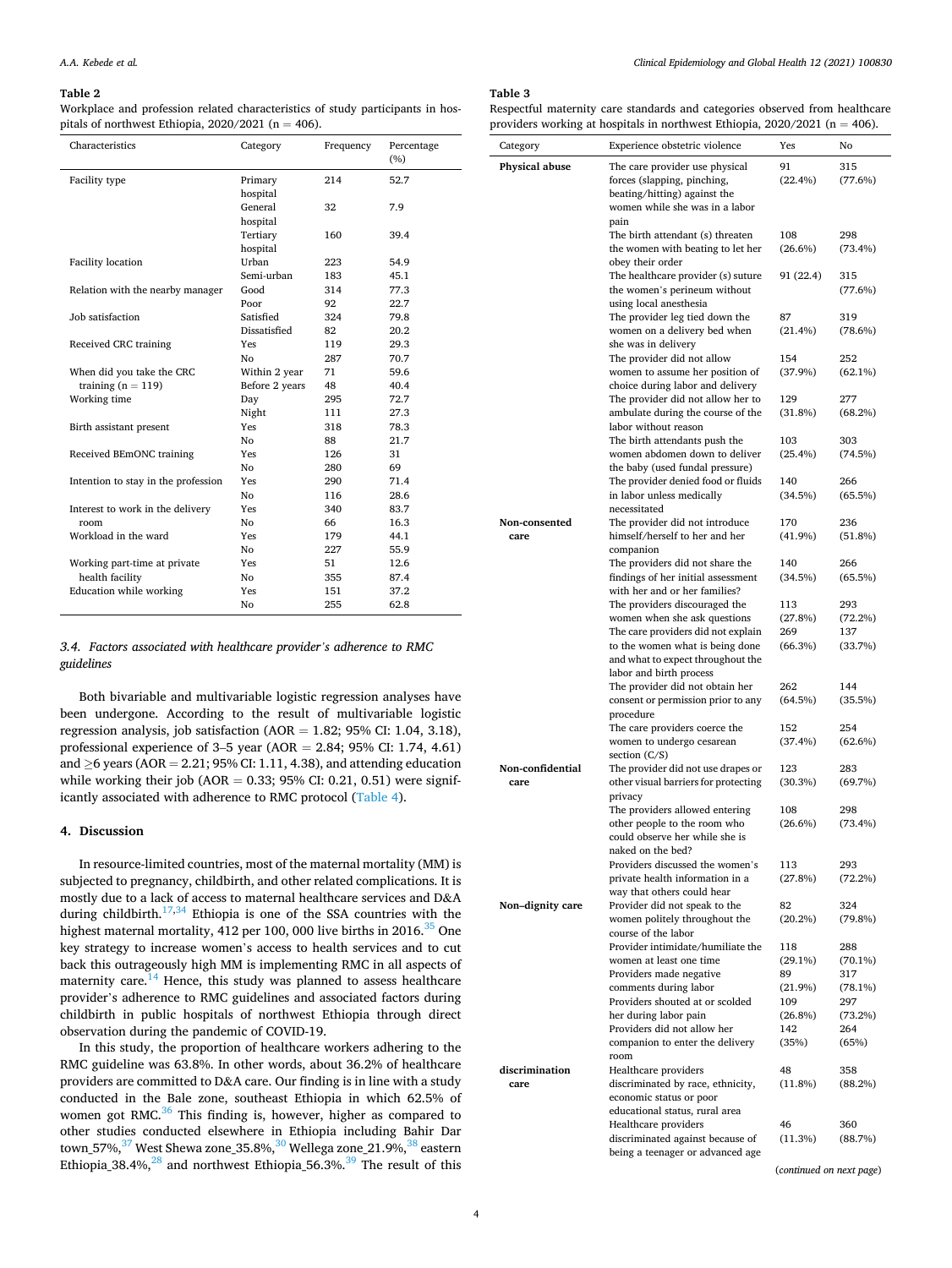#### <span id="page-4-0"></span>**Table 3** (*continued* )

| Category                                 | Experience obstetric violence                                                                | Yes                      | No                       |
|------------------------------------------|----------------------------------------------------------------------------------------------|--------------------------|--------------------------|
|                                          | Healthcare providers<br>discriminated because of being<br>HIV-positive                       | 88<br>(21.7%)            | 318<br>(78.3%)           |
| Neglect care                             | The provider left her alone or<br>unattended the labor<br>The women give birth in the        | 103<br>$(25.4\%)$<br>102 | 303<br>$(74.6\%)$<br>304 |
|                                          | health institution by herself<br>because the care providers were<br>not around her           | $(25.1\%)$               | $(74.9\%)$               |
|                                          | The provider did not come quickly<br>when she called him/her                                 | 131<br>(32.3%)           | 275<br>(67.7%)           |
| Detention in<br><b>Health facilities</b> | The healthcare provider<br>postponed discharging the women<br>until hospital bills were paid | 142<br>(35%)             | 264<br>(65%)             |
|                                          | The healthcare provider detained<br>the women in a health facility<br>against her will       | 151<br>(37.2%)           | 255<br>$(62.8\%)$        |

#### **Table 4**

Factors associated with adherence to RMC guideline during COVID-19 pandemic among healthcare providers working at hospitals in northwest Ethiopia, 2020/  $2021$  (n = 406).

| Variables                                | Category    | Compliance<br>with RMC |      | <b>COR (95%</b><br>$CI$ ) | AOR (95%<br>CD                     |
|------------------------------------------|-------------|------------------------|------|---------------------------|------------------------------------|
|                                          |             | Good                   | Poor |                           |                                    |
| Marital status                           | Married     | 164                    | 78   | 1.53<br>(1.01,<br>(2.30)  | 1.21(0.73,<br>1.98)                |
|                                          | Unmarried   | 95                     | 69   | $\mathbf{1}$              | 1                                  |
| Media exposure                           | Exposed     | 144                    | 63   | 1.67<br>(1.11,<br>2.51)   | 1.03 (0.64,<br>1.66)               |
|                                          | Unexposed   | 115                    | 84   |                           |                                    |
| Working time                             | Day         | 177                    | 118  | 0.53<br>(0.32,<br>0.86)   | 0.80(0.45,<br>1.41)                |
|                                          | Night       | 82                     | 29   | $\mathbf{1}$              | 1                                  |
| Job satisfaction                         | Satisfied   | 211                    | 103  | 2.48<br>(1.52,<br>4.06)   | 1.82 (1.04,<br>$(3.8)^*$           |
|                                          | Unsatisfied | 38                     | 44   | 1                         | 1                                  |
| Received training on<br><b>BEmONC</b>    | Yes         | 93                     | 33   | 1.93<br>(1.22,<br>3.07)   | 0.68(0.25,<br>1.83)                |
|                                          | No          | 166                    | 114  | $\mathbf{1}$              | 1                                  |
| Experience in year                       | $<$ 2       | 67                     | 73   | $\mathbf{1}$              | 1                                  |
|                                          | $3 - 5$     | 155                    | 55   | 3.07<br>(1.95,<br>4.82)   | 2.83 (1.74,<br>$(4.6)$ **          |
|                                          | ≥6          | 37                     | 19   | 2.12<br>(1.11,<br>4.04)   | 2.21 (1.10,<br>$4.38$ <sup>*</sup> |
| <b>Education</b> while<br>working        | Yes         | 73                     | 80   | 0.32<br>(0.21,<br>0.50)   | 0.33(0.21,<br>$0.51$ <sup>**</sup> |
|                                          | No          | 186                    | 67   | 1                         | 1                                  |
| Interest to work in<br>the delivery room | Yes         | 231                    | 109  | 2.97<br>(1.68,<br>1.93)   | 1.72 (0.93,<br>3.18)               |
|                                          | No          | 28                     | 38   | $\mathbf{1}$              | 1                                  |

Notes:  $*P \le 0.05$ ,  $*P \le 0.001$ ; Abbreviations: AOR, adjusted odds ratio; COR, crude odds ratio; CI, confidence interval; 1, the reference category.

study is also higher as compared to another local study conducted in Wollo, Ethiopia during the pandemic of COVID-19 in which only 52.9% of women had received RMC during childbirth.<sup>40</sup> The discrepancy might be related to variations in the study population and study design. The current study collected the data from healthcare providers through direct observation using a checklist whereas all the aforementioned studies were collected the data from laboring women using exit

interviews. The data collected from the women is self-reported and may dishonestly increase or decrease the proportion of RMC. Since labor is a very painful and stressful event, the women may not tell the factual information. It can be also justified as, even though there was no significant association between provider's adherence to RMC guidelines and CRC training in the present study, other studies revealed that CRC training significantly increases provider's adherence to RMC guidelines.<sup>41</sup> In this study, nearly a third of healthcare providers received CRC training.

On the other hand, the result of this study is lower compared with<br>dies conducted in Kenya\_80%,  $^{42}$  Nepal\_84.7%,<br> $^{43}$  and studies conducted in Kenya\_80%, <sup>42</sup> Nepal\_84.7%, <sup>43</sup> and Pakistan<sub>-76.8%</sub>.<sup>44</sup> It is also lower as compared to another study conducted in Ethiopia such as in northern Ethiopia\_78%.[45 This could be](#page-6-0)  explained by differences in the study population, study setting, study design, and time of data collection. All the aforesaid studies were conducted among laboring and postpartum women, and all the data were collected from them. However, the current study assessed the extent of RMC through direct observation of laboring women as well as the healthcare providers at the time of childbirth. And the study from northern Ethiopia includes all women who gave birth 1 year preceding the survey. In this case, the chance of recall bias will be high, leading to inaccurate result. Moreover, the present study was collected after the emergence of COVID-19 in which maternal and neonatal health services are expected to be compromised. Evidence supports that COVID-19 creates various troublesome to healthcare workers such as the risk of infection and death, social isolation, and financial impacts.  $46$ 

This study indicated that job satisfaction was significantly associated with healthcare provider's adherence to RMC guidelines. Healthcare providers who are satisfied by their job were 1.82 times more likely to provide RMC as compared to those who are not satisfied by their job. A satisfied and highly motivated health professional is the pillar for better performance and patient satisfaction in the healthcare system. Besides, job satisfaction is crucial for optimal health service provision and to achieve health institutions' goals thereby ensuring qualified and equitable service for all clients. $47$  This implies that an individual who has a negative attitude towards his or her profession will not be supposed to have good care for women as well as the working staff. Empirical evidence indicated that some of the reasons for job dissatisfaction are low salary, unsecured working environment, longer working time, lack of job description, and poor feedback from managers.  $31,48$  This calls upon governmental and other non-governmental organizations to give a great emphasis on the quality and quantity of health professionals employed at the maternity and newborn units in the long run to achieve the global goals. Available evidence support that to decrease maternal mortality and morbidity adequate number of professionals with proficient obstetric skill is a prerequisite. $^{49}$  From this evidence, we can deduce that providing evenhanded payments, a clear job description, secure insurances, and value-added feedback is essential to have satisfied healthcare providers. Concerning this, higher-level managers would better give prodigious attention in doing the aforementioned things to decrease provider's dissatisfaction and turnover intention thereby increasing adherence to RMC guidelines.

This study also revealed that the odds of good compliance with RMC guidelines among healthcare providers who had work experience of 3–5 years and ≥6 years were nearly three and two times higher as compared to those who had experience of  $\leq$ 2 years respectively. It is expected that individuals having many years of experience will have good knowledge, attitude, and practice towards maternal health services including RMC either through training or learned from one own experience as a result of aging. Evidence also shows that providers who had many years of experience are satisfied with their job. $31$  This might be ascribed to providers having lots of working experiences will have increased salary since income is an enabling factor for satisfaction. This in turn provokes providers to genuinely adhere to maternal healthcare guidelines though out the maternal continuum of care.

Lastly, in the current study, attending education while working is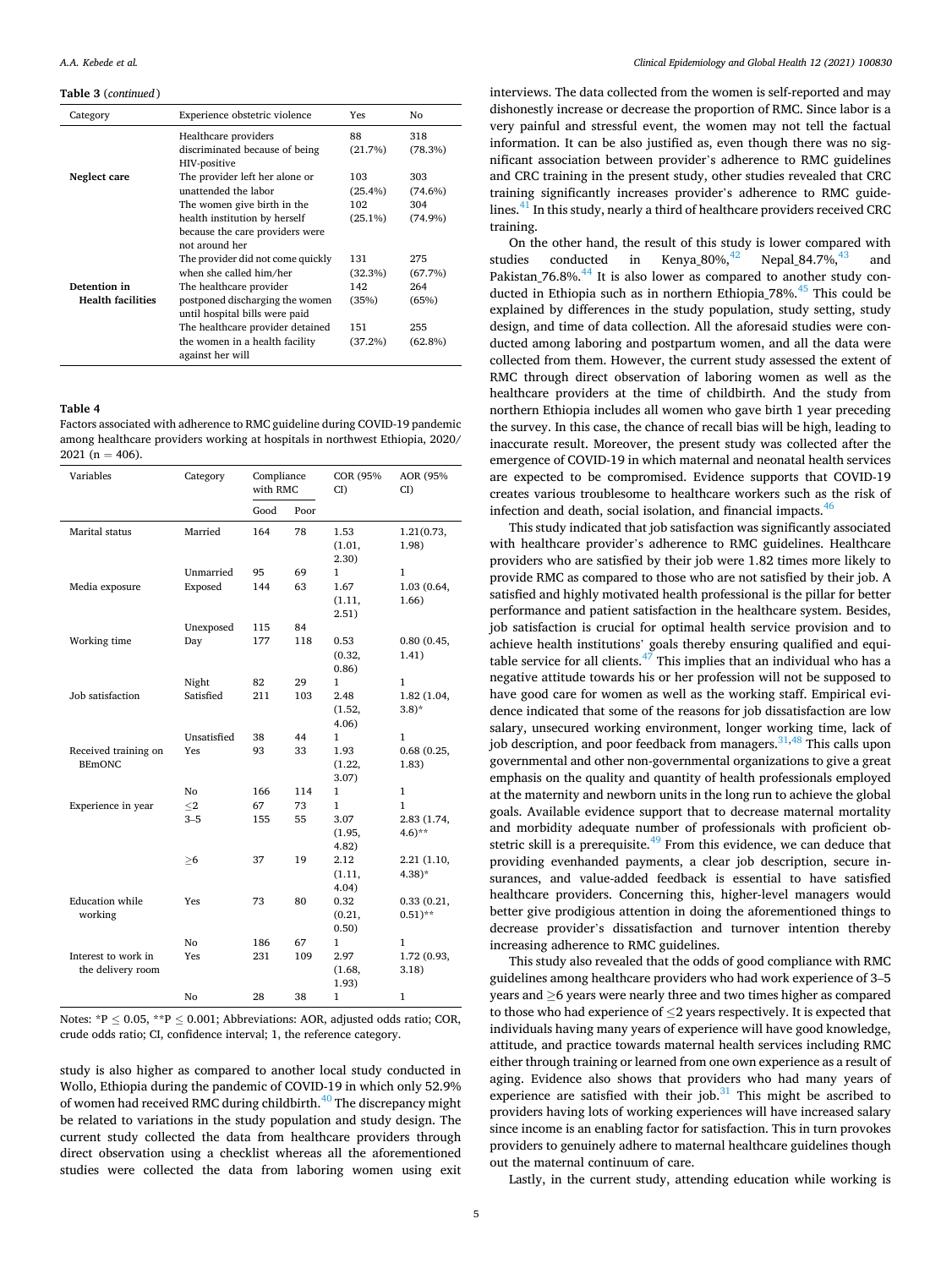<span id="page-5-0"></span>observed to affect the extent of adherence to RMC guidelines. Accordingly, healthcare providers attending their education parallel to their professional work were 67% less likely to comply with RMC guidelines compared with the reference group. This could be justified as healthcare providers may be engaged in education either vertical to their profession or changing other fields of study so as to increase their status and upturn their income level. As a result, they would get busy and dissatisfied with their job thereby failing to completely adhere to the RMC standards. Most health workers prefer this way secondary to lack of educational opportunities that will help healthcare worker to scale up their educational status.

## *4.1. Limitations of the study*

The cross-sectional nature of the study design may not possible to infer the cause and effect relationship between healthcare provider's adherence to RMC and the associated factors. However, the findings of this study will provide valuable information regarding healthcare provider's adherence to RMC standards during the pandemic of COVID-19.

### **5. Conclusion**

In this study, nearly two-thirds of healthcare providers had good adherence to RMC guidelines during COVID-19. Job satisfaction and experience of healthcare providers were factors positively associated with healthcare provider's adherence to RMC guidelines whereas education while working was found to affect healthcare provider's adherence to RMC guidelines negatively. Most of the barriers to adherence to RMC protocols were modifiable and related to healthcare providers' dissatisfaction and lack of incentives such as the poor opportunity of upgrading education. Therefore, strengthening healthcare providers' job satisfaction and establishing an education upgrading opportunity would enhance adherence to RMC guidelines. In addition, the federal and regional health bureau would better pay more emphasis to the continuous professional development to ensure upgrade education opportunity and professional satisfaction thereby adhering to RMC standards.

## **Ethics approval and consent to participate**

The study was conducted under the Ethiopian Health Research Ethics Guideline and the declaration of Helsinki. Ethical clearance was obtained from the Institutional Ethical Review Board (IRB) of the University of Gondar (**Reference number: V/P/RCS/05/413/2020**). A formal letter of administrative approval was gained from each selected hospital. Written informed consent was taken from each of the study participants after a clear explanation of the aim of the study.

## **Consent to publish**

Not applicable.

## **Availability of data and materials**

The datasets used and/or analyzed during the current study are available from the corresponding author on reasonable request.

#### **Funding**

The research was not supported by any grant

# **Authors' contributions**

AAK and MSM were involved in the conception and design of the study, participated in data collection, analyzed the data, drafted the manuscript, and approved the final version of the manuscript. BTT,

KYW, AET, and GAE approved the proposal with some revisions, participated in data analysis, and revised subsequent drafts of the manuscript, and approved the last version of the manuscript. All authors have read and approved the manuscript.

## **Declaration of competing interest**

The authors declare that they have no competing interests.

#### **Acknowledgments**

We are very grateful to the University of Gondar for approval of the ethical clearance. Our gratitude also goes to the School of Midwifery, health facilities, data collectors, and study participants.

#### **References**

- 1 Freedman LP, Ramsey K, Abuya T, et al. Defining disrespect and abuse of women in childbirth : a research , policy and rights agenda. *Bull World Health Organ*. 2014;92 (March):915–917. [https://doi.org/10.2471/BLT.14.137869.](https://doi.org/10.2471/BLT.14.137869)
- 2 Federal democratic republic of Ethiopia national CRC training participant training manual. *Fed Minist Heal*. 2017;1 (June) [http://repository.iifphc.org/handle/1234](http://repository.iifphc.org/handle/123456789/664) [56789/664](http://repository.iifphc.org/handle/123456789/664).
- 3 *[WHO. The Prevention and Elimination of Disrespect and Abuse during Facility-Based](http://refhub.elsevier.com/S2213-3984(21)00138-X/sref3) Childbirth*[. WHO Statement; 2014](http://refhub.elsevier.com/S2213-3984(21)00138-X/sref3).
- 4 [Ishola F, Owolabi O, Filippi V. Disrespect and abuse of women during childbirth in](http://refhub.elsevier.com/S2213-3984(21)00138-X/sref4) [Nigeria : a systematic review.](http://refhub.elsevier.com/S2213-3984(21)00138-X/sref4) *Published online*. 2017:1–17.
- 5 Kassa ZY, Husen S. Disrespectful and abusive behavior during childbirth and maternity care in Ethiopia : a systematic review and meta - analysis. *BMC Res Notes. Published online*. 2019:2–7. [https://doi.org/10.1186/s13104-019-4118-2.](https://doi.org/10.1186/s13104-019-4118-2)
- 6 [Temesgen K, Nw Id, Tefera B, D Id, Tafa B. Maternal health care services utilization](http://refhub.elsevier.com/S2213-3984(21)00138-X/sref6)  [amidstCOVID-19 pandemic in West Shoa zone , central Ethiopia.](http://refhub.elsevier.com/S2213-3984(21)00138-X/sref6) *PloS One*. 2021;16  $(3) \cdot 1 - 14$
- 7 Zb Id, Wynter K, Hauck Y, et al. Experiences of receiving and providing maternity care during the COVID-19 pandemic in Australia : a five-cohort cross- sectional comparison. *PloS One*. 2021;16:1–15. [https://doi.org/10.1371/journal.](https://doi.org/10.1371/journal.pone.0248488) [pone.0248488](https://doi.org/10.1371/journal.pone.0248488).
- 8 Hovhannisyan A, Karijo A. *[How has COVID-19 a?ected women](http://refhub.elsevier.com/S2213-3984(21)00138-X/sref8)'s rights during [childbirth? Help us track this globally](http://refhub.elsevier.com/S2213-3984(21)00138-X/sref8)*. *Open Democracy Website*. 2021:1–10.
- 9 [Bohren MA, Sadler M, Galle A. The impact of COVID-19 on the provision of respectful](http://refhub.elsevier.com/S2213-3984(21)00138-X/sref9)  [maternity care: findings from a global survey of health workers.](http://refhub.elsevier.com/S2213-3984(21)00138-X/sref9) *Preprint. Published online*[. 2021:1](http://refhub.elsevier.com/S2213-3984(21)00138-X/sref9)–31.
- 10 Final list of proposed sustainable development goal indicators. Report of the Inter-Agency and Expert Group on Sustainable Development Goal Indicators (E/CN.3/ 2016/2/Rev.1). Published online 2016 [https://sustainabledevelopment.un.org/co](https://sustainabledevelopment.un.org/content/documents/11803Official-List-of-Proposed-SDG-Indicators.pdf)  [ntent/documents/11803Official-List-of-Proposed-SDG-Indicators.pdf](https://sustainabledevelopment.un.org/content/documents/11803Official-List-of-Proposed-SDG-Indicators.pdf).
- 11 *[Trends in Maternal Mortality 2000 to 2017: Estimates by WHO, UNICEF, UNFPA, World](http://refhub.elsevier.com/S2213-3984(21)00138-X/sref11)  [Bank Group and the United Nations Population Division](http://refhub.elsevier.com/S2213-3984(21)00138-X/sref11)*. Geneva: World Health [Organization; 2019. Licence: CC BY-NC-SA 3.0 IGO.; 2017](http://refhub.elsevier.com/S2213-3984(21)00138-X/sref11).
- 12 *[United nations inter-agency group for child mortality estimation \(UN IGME\), 'levels](http://refhub.elsevier.com/S2213-3984(21)00138-X/sref12) & [trends in child mortality: report 2020, estimates developed by the united nations inter](http://refhub.elsevier.com/S2213-3984(21)00138-X/sref12)[agency group for child mortality estimation](http://refhub.elsevier.com/S2213-3984(21)00138-X/sref12)*. United Nations Children's Fund; 2020. [New. Published online.](http://refhub.elsevier.com/S2213-3984(21)00138-X/sref12)
- 13 [United Nations, Department of Economic, Affairs Social, Division Population.](http://refhub.elsevier.com/S2213-3984(21)00138-X/sref13) *World Mortality 2019: Highlights*[. 2019 \(ST/ESA/SER.A/432\).; 2019](http://refhub.elsevier.com/S2213-3984(21)00138-X/sref13).
- 14 Who. The prevention and elimination of disrespect and abuse during facility-based childbirth. Published online [http://www.who.int/entity/reproductivehealth/topics/](http://www.who.int/entity/reproductivehealth/topics/maternal_perinatal/endorsers.pdf)  [maternal\\_perinatal/endorsers.pdf;](http://www.who.int/entity/reproductivehealth/topics/maternal_perinatal/endorsers.pdf) 2014.
- 15 *[Managing Complications in Pregnancy and Childbirth: A Guide for Midwives and Doctors](http://refhub.elsevier.com/S2213-3984(21)00138-X/sref15)*. [second ed. Geneva: World Health Organization; 2017. Licence: CC BY-NC-SA 3.0](http://refhub.elsevier.com/S2213-3984(21)00138-X/sref15) [IGO.](http://refhub.elsevier.com/S2213-3984(21)00138-X/sref15)
- 16 Asefa A, Morgan A, Gebremedhin S, et al. Mitigating the mistreatment of childbearing women : evaluation of respectful maternity care intervention in Ethiopian hospitals. *BMJ Open*. 2020;10:9–11. [https://doi.org/10.1136/bmjopen-](https://doi.org/10.1136/bmjopen-2020-038871)[2020-038871.](https://doi.org/10.1136/bmjopen-2020-038871) e038871.
- 17 Bohren MA, Mehrtash H, Fawole B, et al. How women are treated during facilitybased childbirth in four countries : a cross-sectional study with labour observations and community-based surveys. *Lancet*. 2019;394. [https://doi.org/10.1016/S0140-](https://doi.org/10.1016/S0140-6736(19)31992-0) [6736\(19\)31992-0.](https://doi.org/10.1016/S0140-6736(19)31992-0)
- 18 Kc A, Gurung R, Kinney MV, et al. Effect of the COVID-19 pandemic response on intrapartum care , stillbirth , and neonatal mortality outcomes in Nepal : a prospective observational study. *Lancet Glob Heal. Published online*. 2019:1273–1281. [https://doi.org/10.1016/S2214-109X\(20\)30345-4.](https://doi.org/10.1016/S2214-109X(20)30345-4)
- 19 [Jolivet RR, Warren CE, Sripad P, et al. Upholding rights under COVID-19 : the](http://refhub.elsevier.com/S2213-3984(21)00138-X/sref19) [respectful maternity care charter.](http://refhub.elsevier.com/S2213-3984(21)00138-X/sref19) *Reprod Hum Rights J*. 2020;5:1–7.
- 20 [Karavadra B, Stockl A, Prosser-snelling E, Simpson P, Morris E. Women](http://refhub.elsevier.com/S2213-3984(21)00138-X/sref20) ' s [perceptions of COVID-19 and their healthcare experiences : a qualitative thematic](http://refhub.elsevier.com/S2213-3984(21)00138-X/sref20)  [analysis of a national survey of pregnant women in the United Kingdom.](http://refhub.elsevier.com/S2213-3984(21)00138-X/sref20) *BMC [Pregnancy Childbirth](http://refhub.elsevier.com/S2213-3984(21)00138-X/sref20)*. 2020;20(600):1–8.